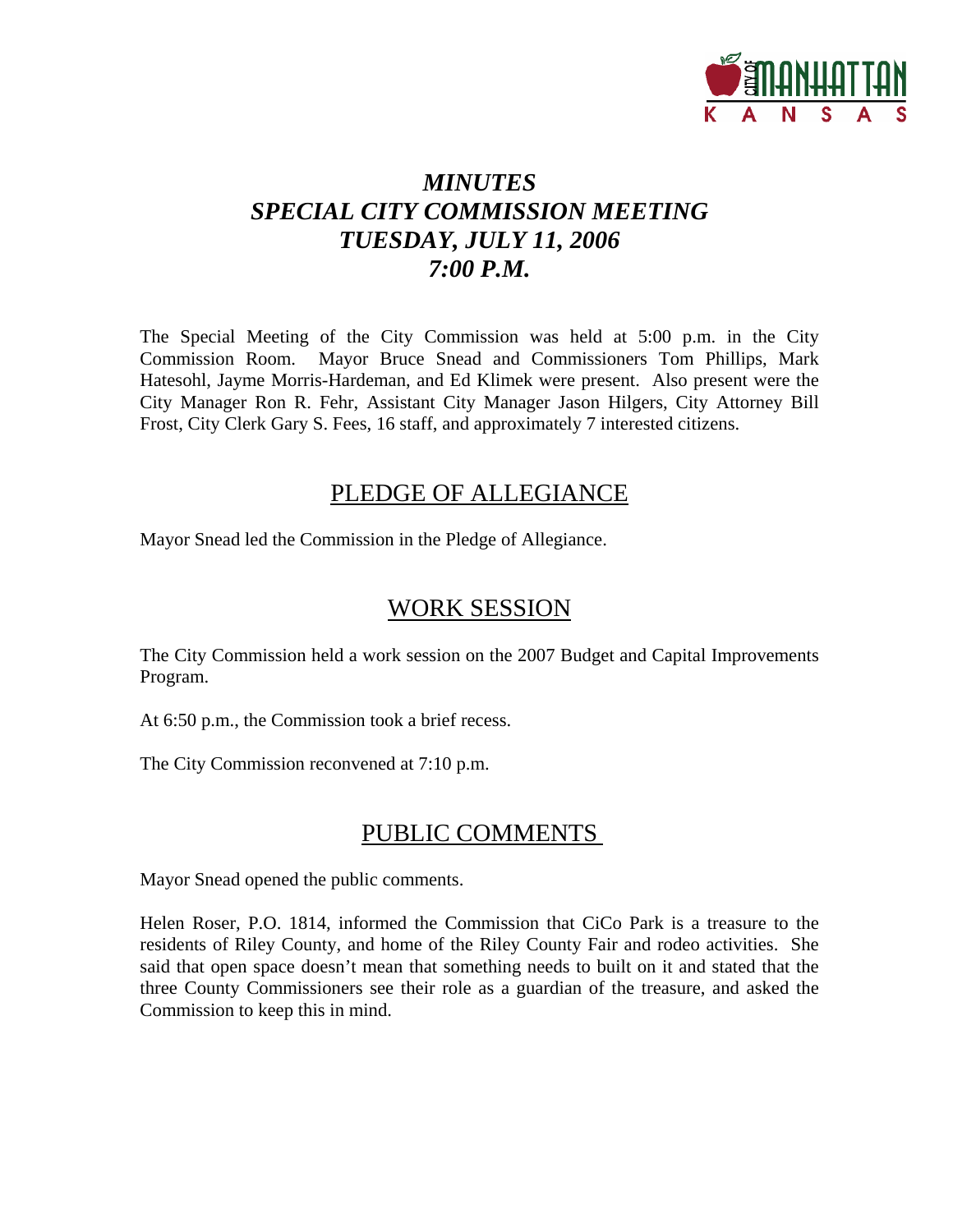## PUBLIC COMMENTS *(CONTINUED)*

Dee Robert Ross, 2304 Brockman Street, voiced concern with people coming before an honest body and petitioning the funding of projects with taxpayers dollars.

Mayor Snead asked Mr. Ross if his comments were directed to the Heritage Square development item.

Mr. Ross informed the Commission that his comments were.

Mayor Snead requested that his comments be provided during public comment of the Heritage Square general agenda item.

Hearing no additional comments, Mayor Snead closed the public comments.

## COMMISSIONER COMMENTS

Mayor Snead informed the community that Arts in the Park this past weekend was wonderful, and is a classic example of the quality of life in Manhattan.

## CONSENT AGENDA

(\* denotes those items discussed)

### **MINUTES**

The Commission approved the minutes of the Regular City Commission Meeting held Tuesday, June 20, 2006.

### **CLAIMS REGISTER NO. 2563**

The Commission approved Claims Register No. 2563 authorizing and approving the payment of claims from June 14, 2006, to July 5, 2006, in the amount of \$10,816,772.32.

### **LICENSES – CEREAL MALT BEVERAGE**

The Commission approved the applications for 2006 Cereal Malt Beverage License for the following: Jumpstart #35, 809 N.  $3^{rd}$  Street; Short Stop #12, 2010 N. Tuttle Creek Blvd.; and Valentino's of Manhattan, 3003 Anderson Ave., Suite 901.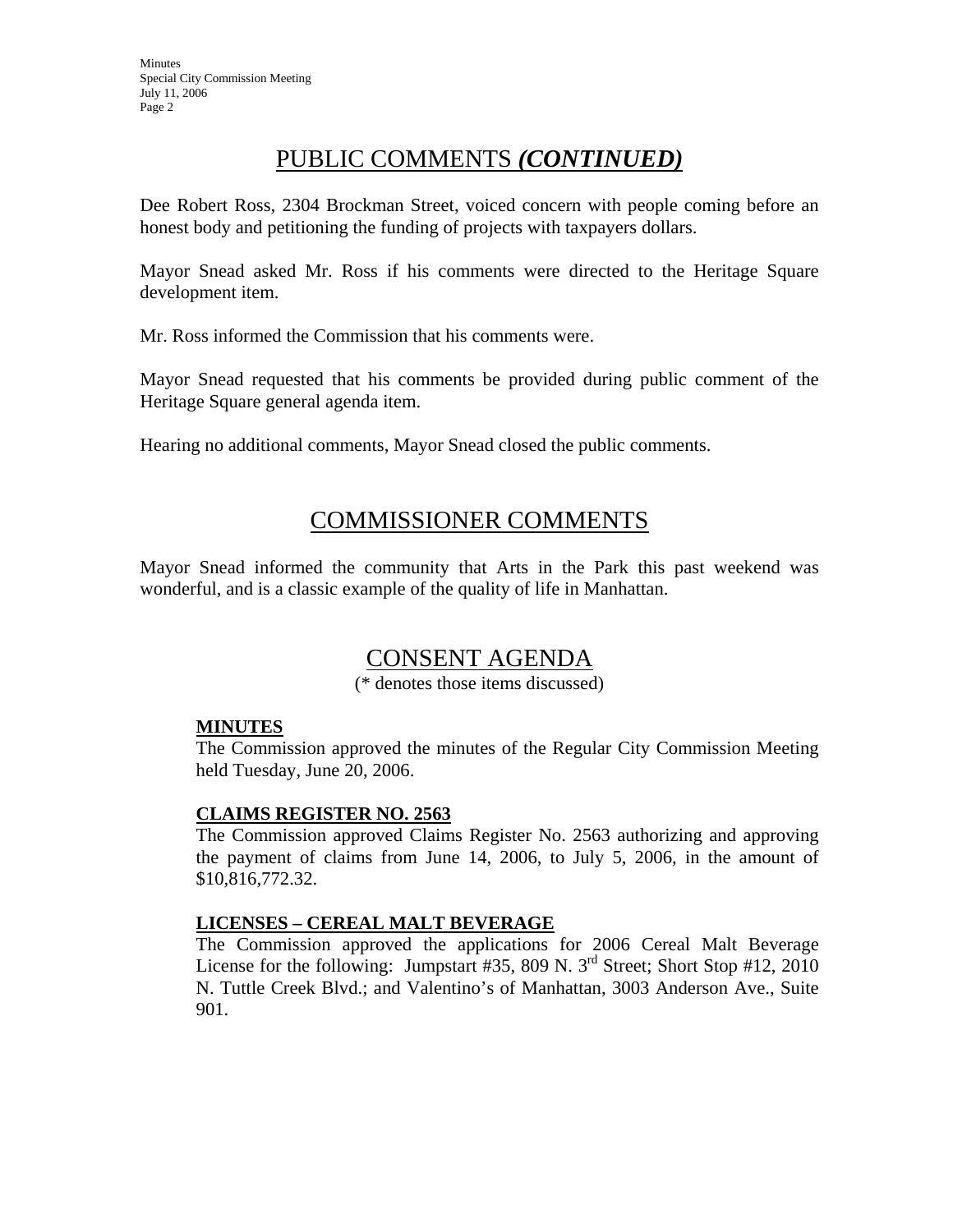## **ORDINANCE NO. 6551 – ANNEX – BARTON PLACE ADDITION**

The Commission approved Ordinance No. 6551 annexing a 60-acre tract of land for the proposed Barton Place Addition, generally located south of Wildcat Creek and west of Miller Ranch, based on conformance with the Comprehensive Plan, the Growth Vision, and the Capital Improvements Program.

## **ORDINANCE NO. 6552 – REZONE – BARTON PLACE ADDITION**

The Commission approved Ordinance No. 6552 rezoning the site from County G-1, General Agricultural District, to R, Single-Family Residential District, based on the findings in the Staff Report. *(See Attachment No. 1)* 

### **ORDINANCE NO. 6553 – LEVY SPECIAL ASSESSMENTS – GOB 2006-B**

The Commission approved Ordinance No. 6553 levying special assessments against the benefiting property in the following twenty-three (23) public improvement districts: *Brookfield Addition, Units 5 & 7, Phase I – Sanitary Sewer (SS0503), Street (ST0507) and Water (WA0503); Brookfield Addition, Unit 5, Phase II – Sanitary Sewer (SS0503), Street (ST0507) and Water (WA0503); Brookfield Addition, Unit 5, Phase III – Sanitary Sewer (SS0503), Street (ST0507) and Water (WA0503); Brookfield Addition, Unit 6 – Sanitary Sewer (SS0505), Street (ST0510) and Water (WA0505); Highland Meadows Addition, Unit 1 – Sanitary Sewer (SS0501), Street (ST0503) and Water (WA0501); Prairie Lakes – Storm Drainage (SM0404); Prairie Lakes Addition, Unit 1 – Sanitary Sewer (SS0508), Street (ST0514) and Water (WA0508); Hackberry Addition, Unit 2 – Sanitary Sewer (SS0512) and Water (WA0512); and Lee Mill Heights Addition, Unit 2 – Sanitary Sewer (SS0504) and Water (WA0512).* 

## **ORDINANCE NO. 6554 – AMEND FRANCHISE AGREEMENT – SBC KANSAS**

The Commission approved Ordinance No. 6554 amending the Code of Ordinances, extending the term of the franchise with SBC Kansas for a period of one year.

### **ORDINANCE NO. 6555 – REZONE – 2630 CLAFLIN ROAD**

The Commission approved Ordinance No. 6555 rezoning 2630 Claflin Road from I-1, Research Park District, to C-1 Restricted Business District, based on the findings in the Staff Report. *(See Attachment No. 2)*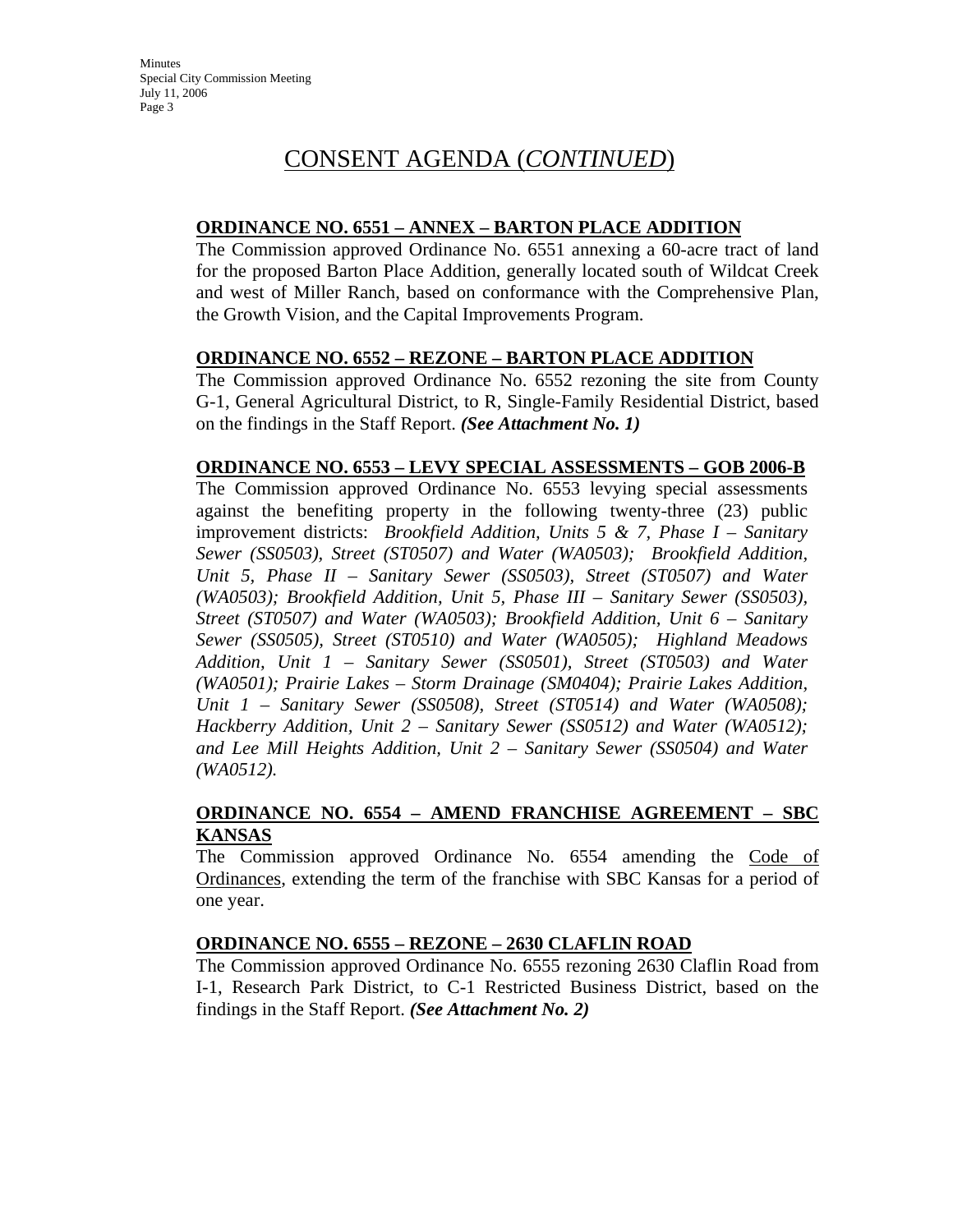## **RESOLUTION NO. 071106-B – BROOKFIELD ADDITION, UNIT 8 – STREET IMPROVEMENTS (ST0610)**

The Commission found the petition sufficient and approved Resolution No. 071106-B finding the project advisable and authorizing construction.

#### **RESOLUTION NO. 071106-C– BROOKFIELD ADDITION, UNIT 8 - WATER IMPROVEMENTS (WA0607)**

The Commission found the petition sufficient and approved Resolution No. 071106-C finding the project advisable and authorizing construction.

## **RESOLUTION NO. 071106-D – BROOKFIELD ADDITION, UNIT 8 – SANITARY SEWER IMPROVEMENTS (SS0605)**

The Commission found the petition sufficient and approved Resolution No. 071106-D finding the project advisable and authorizing construction.

#### **ENGINEERING SERVICES – BROOKFIELD ADDITION, UNIT 8, IMPROVEMENTS**

The Commission authorized the Mayor and City Clerk to execute an agreement with BG Consultants, Inc., of Manhattan, Kansas, to perform engineering services for the Brookfield Addition, Unit 8, Improvements.

### **RESOLUTION NO. 071106-E – MILLER RANCH ADDITION, UNIT 3, PHASE 2 - STREET IMPROVEMENTS (ST0615)**

The Commission found the petition sufficient and approved Resolution No. 071106-E finding the project advisable and authorizing construction.

## **RESOLUTION NO. 071106-F – MILLER RANCH ADDITION, UNIT 3, PHASE 2 – SANITARY SEWER IMPROVEMENTS (SS0610)**

The Commission found the petition sufficient and approved Resolution No. 071106-F finding the project advisable and authorizing construction.

### **RESOLUTION NO. 071106-G – MILLER RANCH ADDITION, UNIT 3, PHASE 2 - WATER IMPROVEMENTS (WA0612)**

The Commission found the petition sufficient and approved Resolution No. 071106-G finding the project advisable and authorizing construction.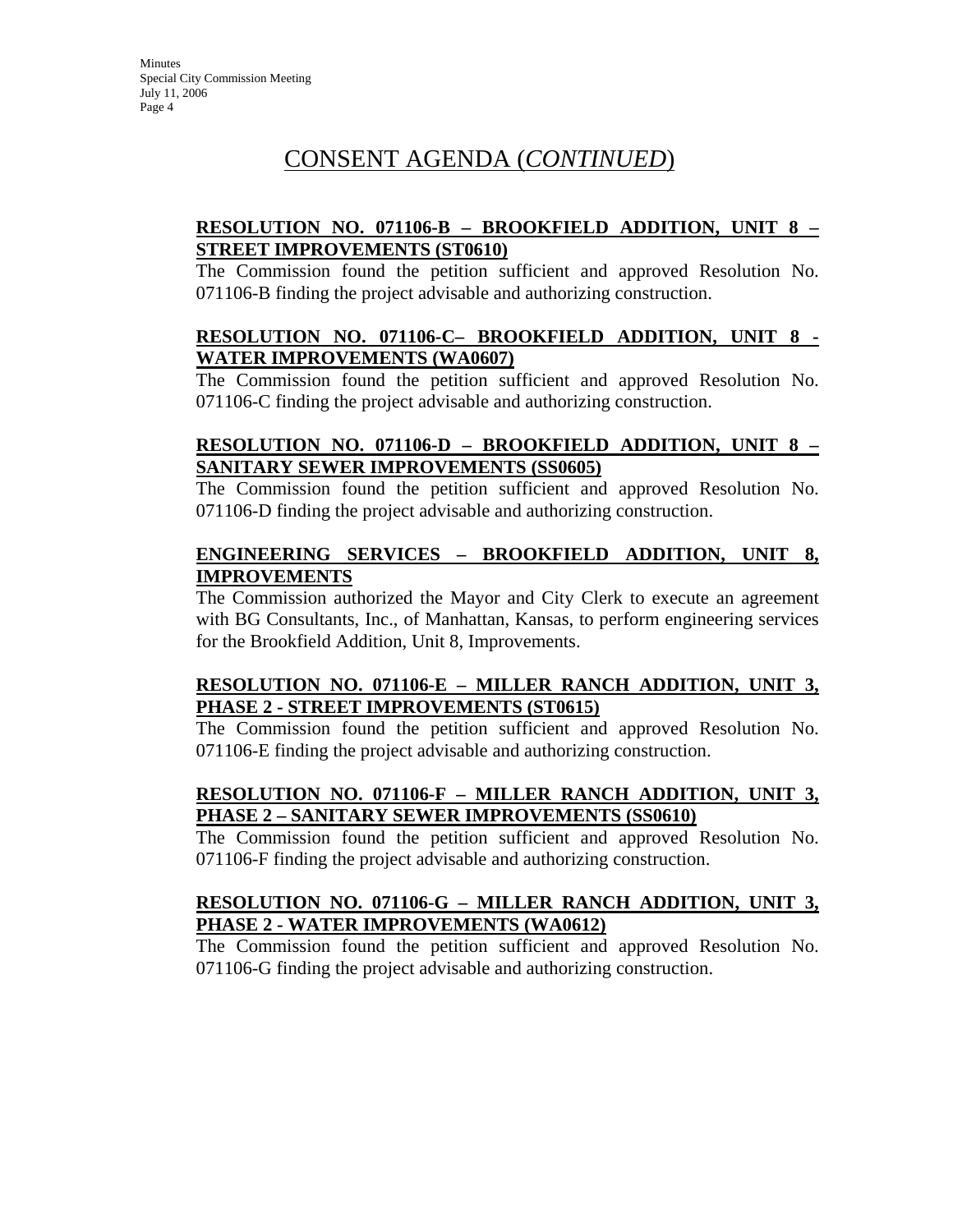## **ENGINEERING SERVICES – MILLER RANCH ADDITION, UNIT 3, PHASE 2, IMPROVEMENTS**

The Commission authorized the Mayor and City Clerk to execute an agreement with Schwab-Eaton, Inc., P.A., of Manhattan, Kansas, to perform engineering services for Miller Ranch Addition, Unit 3, Phase 2, improvements.

## **AWARD CONTRACT - STONE POINTE ADDITION, UNIT 1, IMPROVEMENTS (ST0611) (SS0605) (WA0603)**

The Commission accepted the Engineer's Estimate in the amount of \$1,656,500.00 and awarded a construction contract in the amount of \$1,616,257.00 to Walters-Morgan, Inc., of Manhattan, Kansas.

## **CHANGE ORDER NO. 1-FINAL – OAK HOLLOW ADDITION, UNIT 11 – STREET IMPROVEMENTS (ST0506)**

The Commission approved Change Order No. 1-Final for Oak Hollow Addition, Unit 11, Street Improvements resulting in a net decrease in the amount of \$4,389.50 (-2.03%) to the contract with Manhattan Trenching Construction, Inc., of Manhattan, Kansas.

### **\* CHANGE ORDER NO. 1-FINAL – 2004 LIME SLUDGE BASIN IMPROVEMENTS (SP0401)**

Ron Fehr, City Manager, provided additional information on the item.

Rob Ott, City Engineer, answered questions from the Commission.

The Commission approved Change Order No. 1 Final for 2004 Lime Sludge Basin Improvements resulting in a net increase in the amount of \$56,163.25 (+8.0%) to the contract with Bayer Construction, Inc., of Manhattan, Kansas.

## **\* RESOLUTION NO. 071106-J – KDOT AGREEMENT – K18/WILDCAT CREEK ROAD INTERSECTION (ST0303)**

Rob Ott, City Engineer, provided additional information on the item.

Ron Fehr, City Manager and Jeff Hancock, Director of Public Works, provided additional information about the funding and timing of the project.

The Commission approved Resolution No. 071106-J authorizing the Mayor and City Clerk to execute an agreement with the Kansas Department of Transportation for economic improvements to the intersection of Fort Riley Boulevard (K-18) and Wildcat Creek Road.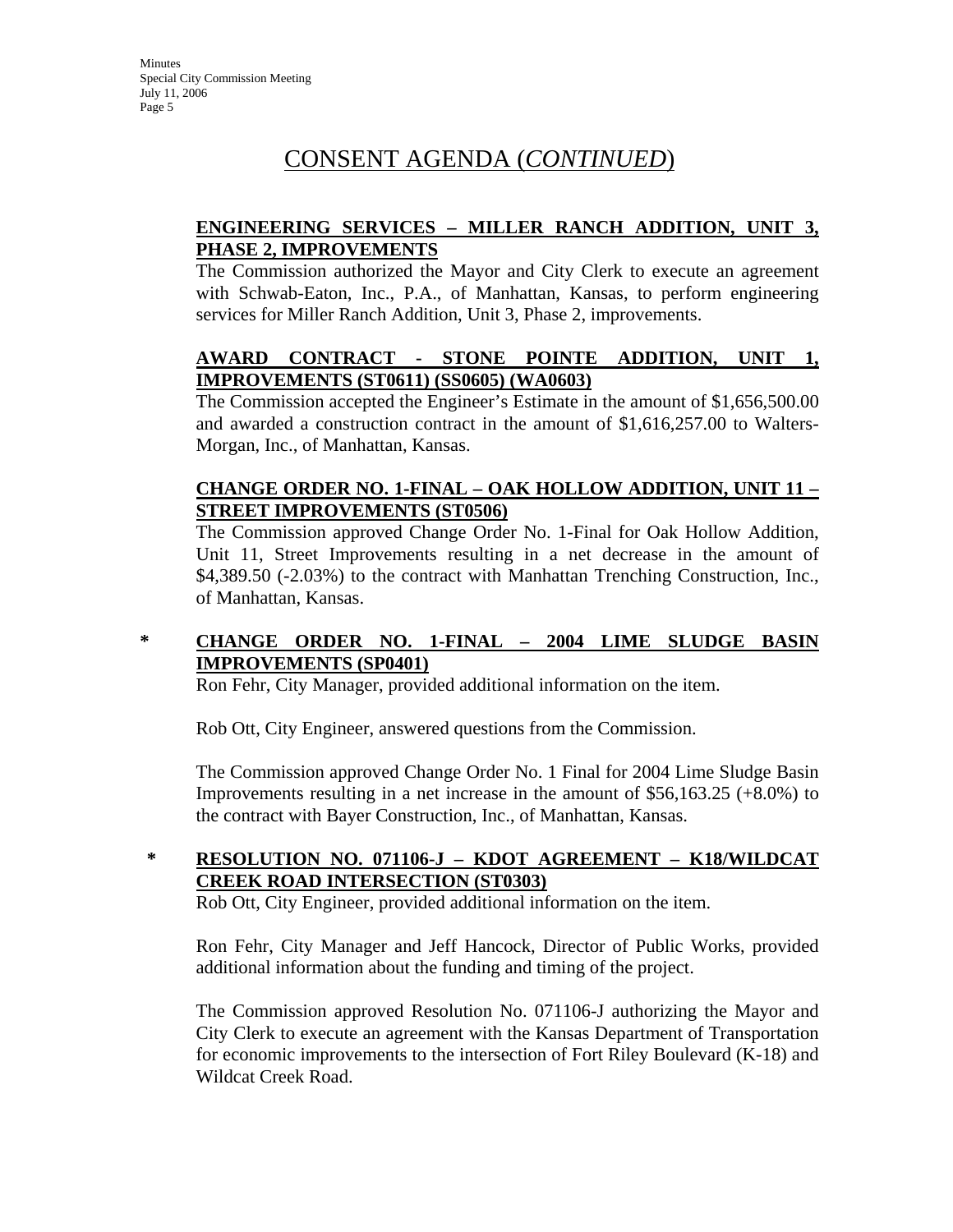#### **EXECUTE AGREEMENTS – 2006 EMERGENCY SHELTER GRANT**

The Commission authorized the Mayor and City Clerk to execute the grant agreement with the Kansas Housing Resources Corporation for the award of 2006 Emergency Shelter Grant Funds and execute contracts with local social service agencies to allocate the 2006 Emergency Shelter Grant as recommended. *(See Attachment No. 3)*

### **BOARD APPOINTMENT**

The Commission approved appointment by Mayor Snead of Nancy Kopp, 3445 Treesmill Drive, 66503, to a four-year term on the Library Board. Ms. Kopp's term begins immediately, and will expire on April 30, 2010.

After discussion, Commissioner Hatesohl moved to approve the consent agenda. Commissioner Morris-Hardeman seconded the motion. On a roll call vote, motion carried 5-0.

## GENERAL AGENDA

#### **RESOLUTION OF INTENT - ANNEX - SCENIC MEADOWS ADDITION**

Eric Cattell, Assistant Director for Planning, presented the item. He then answered questions from the Commission.

Leon Brown, Schwab-Eaton, the applicant's consultant, provided additional information about the item and answered questions from the Commission regarding preservation and drainage issues.

Frank Tillman, Owner/Developer, provided additional information about the project and answered questions from the Commission regarding the price of the land and proposed development.

Rob Ott, City Engineer, provided his assessment of the proposed development and shared areas of concern that will need to be to be addressed.

Frank Tillman, Owner/Developer, responded to questions from the Commission regarding the project and comments from the Manhattan Urban Area Planning Board meeting.

Rob Ott, City Engineer, answered questions from the Commission.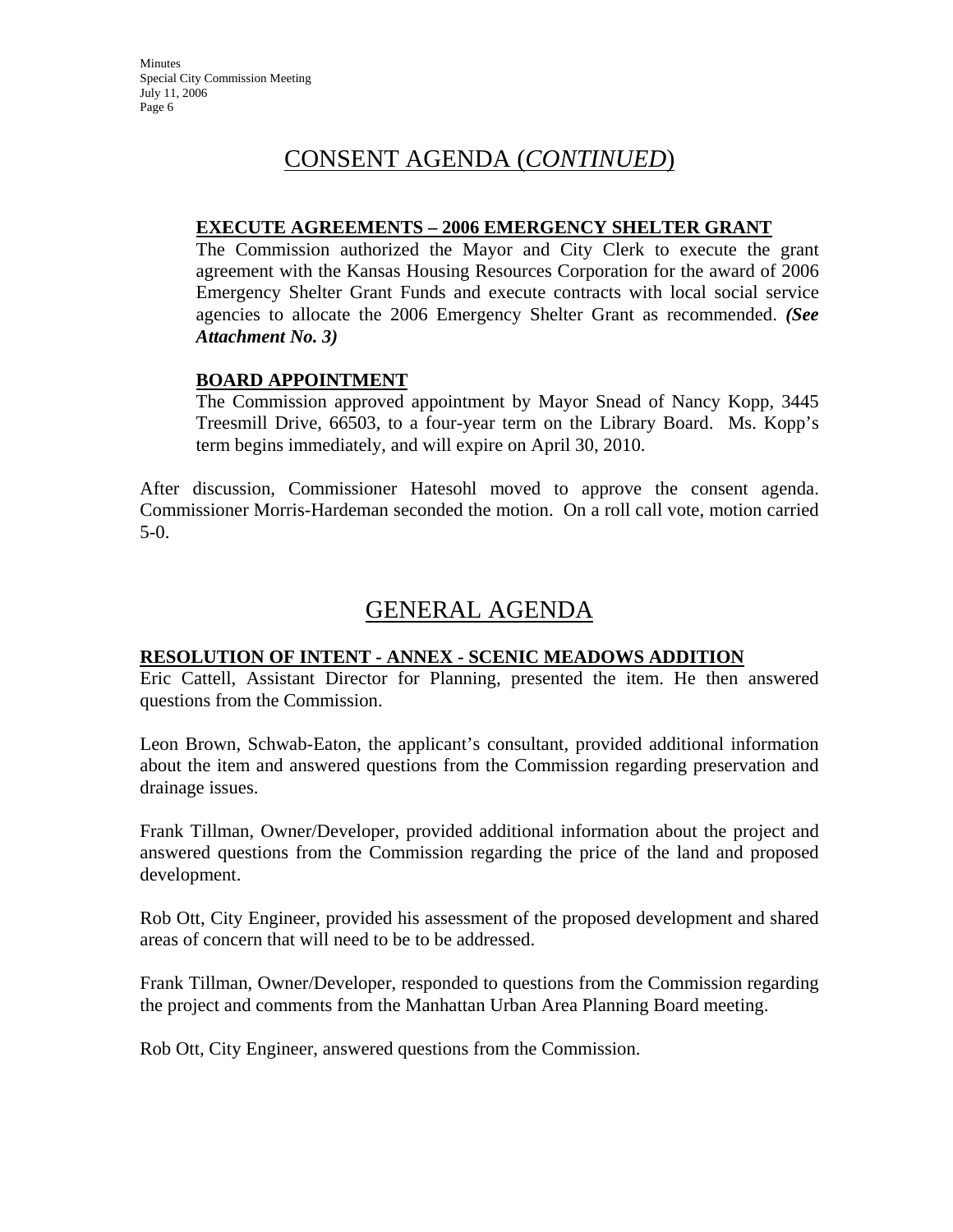## GENERAL AGENDA *(CONTINUED)*

#### **RESOLUTION OF INTENT - ANNEX - SCENIC MEADOWS ADDITION** *(CONTINUED)*

Leon Brown, Schwab-Eaton, the applicant's consultant, informed the Commission that there will be some revisions and answered additional questions from the Commission.

Bill Frost, City Attorney, provided additional information on the process and the proposed annexation of the Scenic Meadows Addition.

Eric Cattell, Assistant Director for Planning; Bill Frost, City Attorney; and Rob Ott, City Engineer, answered additional questions from the Commission.

After discussion, Commissioner Klimek moved to approve Resolution No. 071106-A, requesting that the Board of Riley County Commissioners make certain findings regarding the island annexation of the proposed Scenic Meadows Addition. Commissioner Hatesohl seconded the motion. On a roll call vote, motion carried 5-0.

#### **RESOLUTIONS OF INTENT - ANNEX - HERITAGE SQUARE DEVELOPMENT** Eric Cattell, Assistant Director for Planning, presented the item.

Ron Fehr, City Manager, answered questions from the Commission and provided additional information on the proposed development.

Eric Cattell, Assistant Director for Planning, and Bill Frost, City Attorney, provided additional information on the item and answered questions from the Commission.

Roger Schultz, Applicant/Developer, informed the Commission that they have been discussing this project with Pottawatomie County and City of Manhattan officials, and desire to have this development annexed into the City of Manhattan.

Dee Robert Ross, 2304 Brockman, informed the Commission that water pressure has always been low in the area and there is a need for fire protection; however, he thought the developers should pay for the improvements and not the taxpayers. He asked how far the water main would go and if annexation was envisioned beyond this development, and if the annexation would affect existing businesses along the corridor.

Roger Schultz, Applicant/Developer, stated the corridor is going to be huge with more commercial and residential development, and provided additional information on his development. He stated that the tenants included a retail concern and a relocation.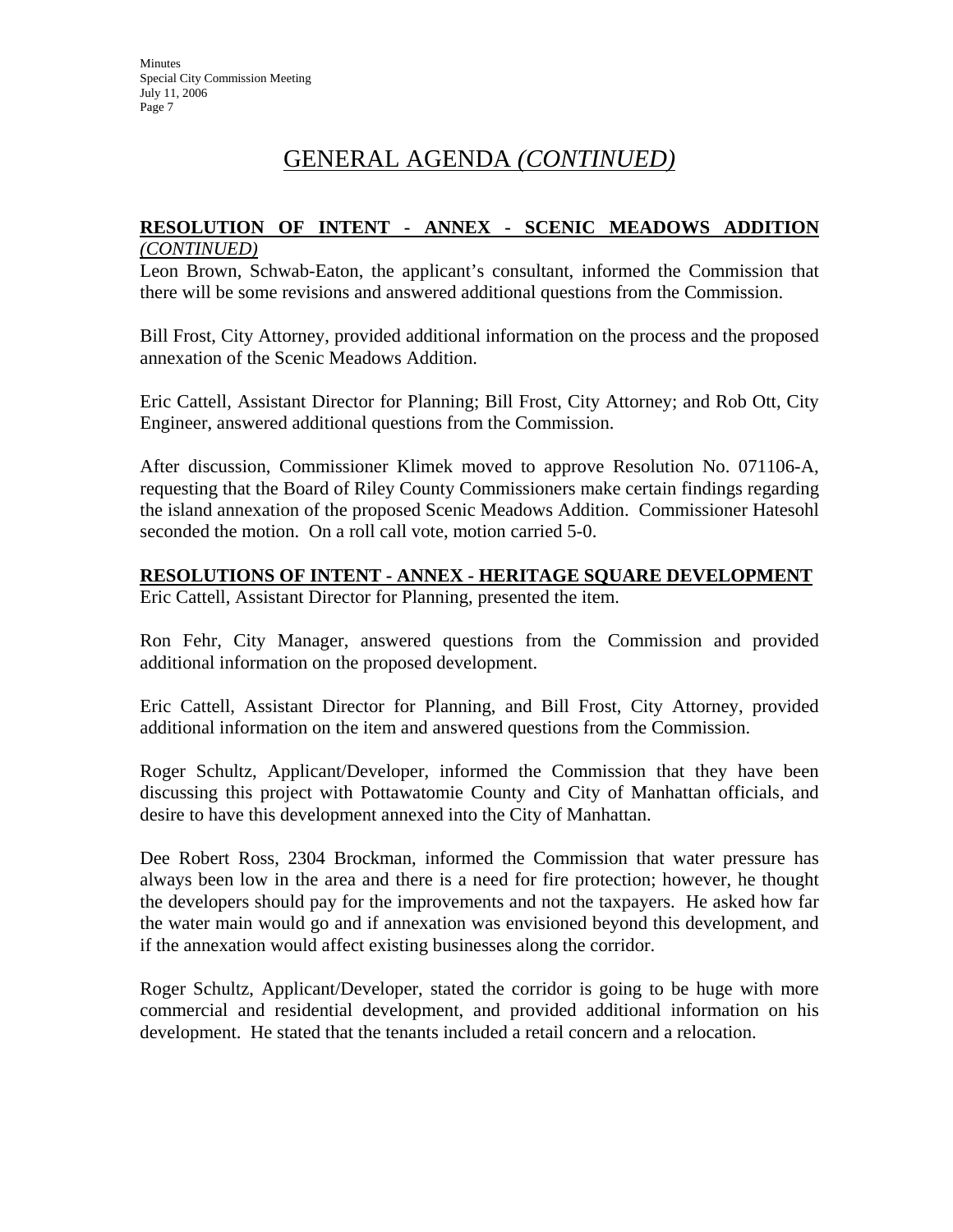## GENERAL AGENDA *(CONTINUED)*

#### **RESOLUTIONS OF INTENT - ANNEX - HERITAGE SQUARE DEVELOPMENT** *(CONTINUED)*

Rob Eichman, Applicant/Developer, stated that he needs annexation to ensure that proper water flows are received.

Ron Fehr, City Manager, and Bruce Snead, Mayor, responded to questions and provided additional information on the item.

Roger Schultz, Applicant/Developer, responded to questions raised on the proposed development, infrastructure costs, and the annexation request.

Ron Fehr, City Manager, provided additional information on the item and process if the request is approved tonight.

After discussion, Commissioner Hatesohl moved to approve Resolution Nos. 071106-H and I, requesting that the Board of Pottawatomie County Commissioners make certain findings regarding the separate island annexations of the two proposed sites. Commissioner Phillips seconded the motion. On a roll call vote, motion carried 5-0.

The Commission took a brief recess at 9:25 p.m.

#### **AMEND - CHARTER ORDINANCE - COURT COSTS IN MUNICIPAL COURT**

Bill Frost, City Attorney, presented the item and answered questions from the Commission.

After discussion, Commissioner Morris-Hardeman moved to approve first reading of a Charter Ordinance, reestablishing court costs in the Municipal Court, which are in addition to any fees imposed by the state of Kansas. Commissioner Phillips seconded the motion. On a roll call vote, motion carried 5-0.

#### **FIRST READING – AMEND - THE STANDARD TRAFFIC ORDINANCE FOR KANSAS CITIES, EDITION OF 2005 - DRIVING WITH A CANCELED, SUSPENDED, OR REVOKED DRIVER'S LICENSE, AND RELATING TO DRIVING WHEN A HABITUAL VIOLATOR**

Katie Jackson, Assistant City Attorney, presented the item and then answered questions from the Commission.

Bill Frost, City Attorney, provided additional information on the item.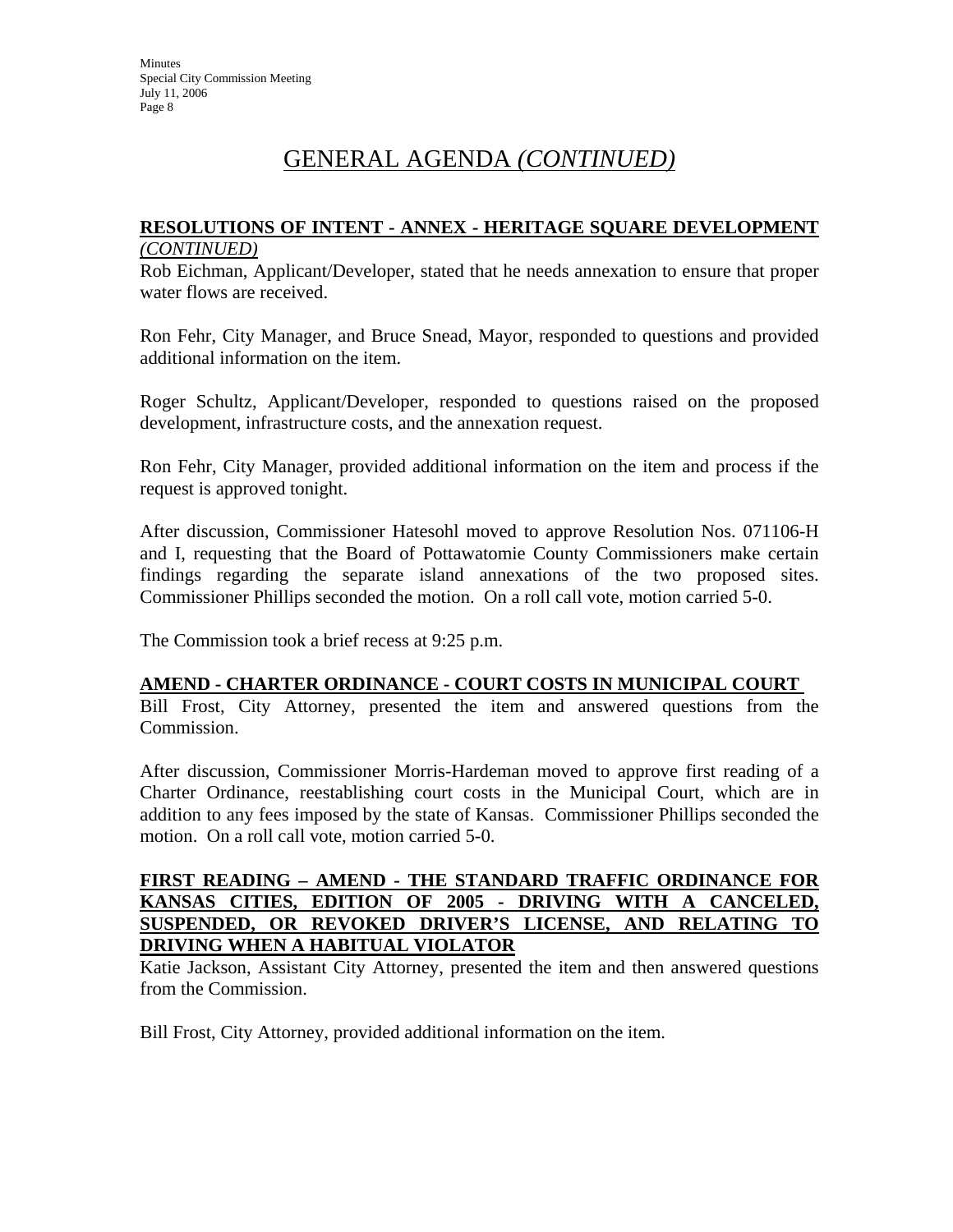# GENERAL AGENDA (CONTINUED)

#### FIRST READING - AMEND - THE STANDARD TRAFFIC ORDINANCE FOR KANSAS CITIES, EDITION OF 2005 - DRIVING WITH A CANCELED, SUSPENDED, OR REVOKED DRIVER'S LICENSE, AND RELATING TO **DRIVING WHEN A HABITUAL VIOLATOR (CONTINUED)**

After discussion, Commissioner Morris-Hardeman moved to approve the first reading of the ordinance amending the provisions of the 2005 Standard Traffic Ordinance for Kansas Cities relating to driving with a canceled, suspended, or revoked driver's license, and relating to driving when a habitual violator. Commissioner Phillips seconded the motion. On a roll call vote, motion carried 5-0.

## **ADJOURNMENT**

At 9:43 p.m. the Commission adjourned.

AC, City Clerk Gar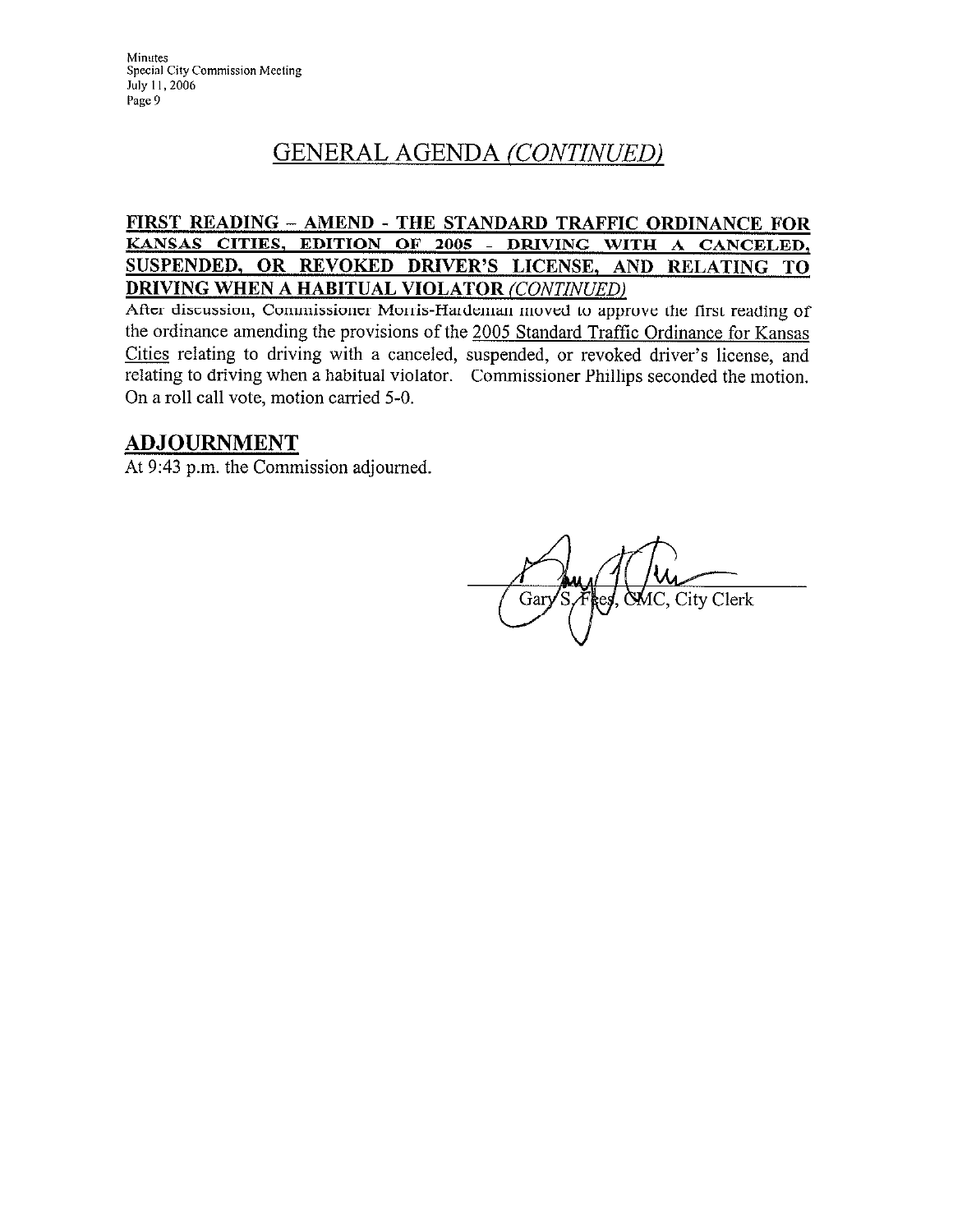#### **STAFF REPORT**

## **ON AN APPLICATION TO REZONE PROPERTY FOR THE PROPOSED BARTON PLACE ADDITION**

**FROM:** County G-1, General Agricultural District.

**TO:** R, Single-Family Residential District.

**APPLICANT:** Frank Tillman.

**ADDRESS:** 1328 Sharingbrook Drive, Manhattan KS 66503.

**OWNER:** Tillman Partners LP.

**ADDRESS:** 1328 Sharingbrook Drive, Manhattan KS 66503.

**LOCATION:** south of Wildcat Creek Golf & Fitness, and generally 950 feet west of that portion of Amherst Avenue in the Miller Ranch subdivision.

AREA: Approximately 60 acres.

#### **DATE OF PUBLIC NOTICE PUBLICATION:** Monday, May 15, 2006

#### **DATE OF PUBLIC HEARING: PLANNING BOARD:** Monday, June 5, 2006 **CITY COMMISSION:** Tuesday, June 20, 2006

**EXISTING USE:** Flint Hills grazing land.

**PHYSICAL AND ENVIRONMENTAL CHARACTERISTICS:** The site is typical Flint Hills land form, with native grasses and mature trees. The site drains to the north to Wildcat Creek, which is in the northwest corner of the site. There is an existing pond on the site constructed in the 1930's.

#### **SURROUNDING LAND USE AND ZONING:**

**(1) NORTH:** Wildcat Creek Golf course and WildcatCreek; G-1 District.

**(2) SOUTH:** Miller Ranch Addition, Unit Three future single-family residential and grazing land; R District and G-1 District.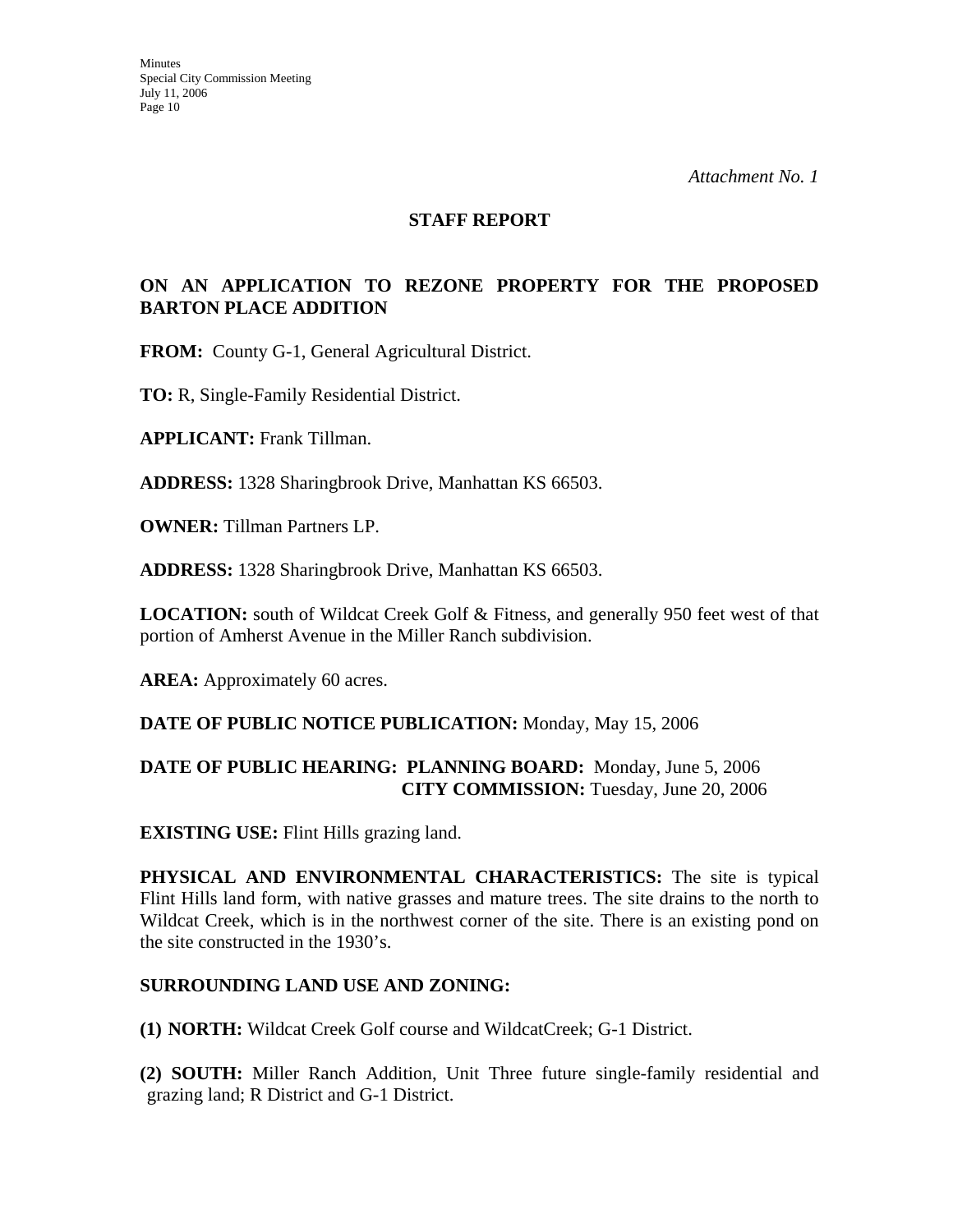- **(3) EAST:** Miller Ranch Addition, Unit Three future single-family residential, Amherst Avenue and Miller Ranch Addition, Unit Two single-family residential; R District and R-1, Single-Family Residential District**.**
- **(4) WEST:** Single-family homes on large unplatted tracts; G-1 District.

**GENERAL NEIGHBORHOOD CHARACTER:** Low density single-family residential.

The 60 acre site is adequate in area to allow for County G-1 District general agricultural activities.

**COMPATIBILITY OF PROPOSED DISTRICT WITH NEARBY PROPERTIES AND EXTENT TO WHICH IT MAY HAVE DETRIMENTAL AFFECTS:** The proposed use adjoins Miller Ranch Addition, Unit Three, which is zoned R District. Minimal impact is expected as the proposed R District is consistent with the low density single-family character of the neighborhood.

**CONFORMANCE WITH COMPREHENSIVE PLAN:** The proposed site is shown on the Future Land Use map in the Southwest Planning Area as a combination of Residential Low Medium (RLM), Preserved Open Space, and Flood Hazard area (100-Year Flood Plain). A possible wetland is shown in the approximate center of the tract. A portion of the Wreath Avenue extension from the Miller Ranch area, which is intended to eventually connect to Anderson Avenue, is also shown on the tract.

**ZONING HISTORY AND LENGTH OF TIME VACANT AS ZONED:** The site has been zoned County G-1 District for an undetermined period of time. There are no structures on the site.

**CONSISTENCY WITH INTENT AND PURPOSE OF THE ZONING ORDINANCE:** The intent and purpose of the Zoning Regulations is to protect the public health, safety, and general welfare; regulate the use of land and buildings within zoning districts to assure compatibility; and to protect property values.

The R, Single-Family Residential District, is designed to provide a single-family dwelling zone at a density no greater than one dwelling unit per 10,000 square feet. Minimum lot area is 10,000 square feet. The 60 acre site is adequate in area to conform to the requirements of the Zoning Regulations. The lot sizes in the proposed Preliminary Plat of Barton Place Addition exceed minimum lot area.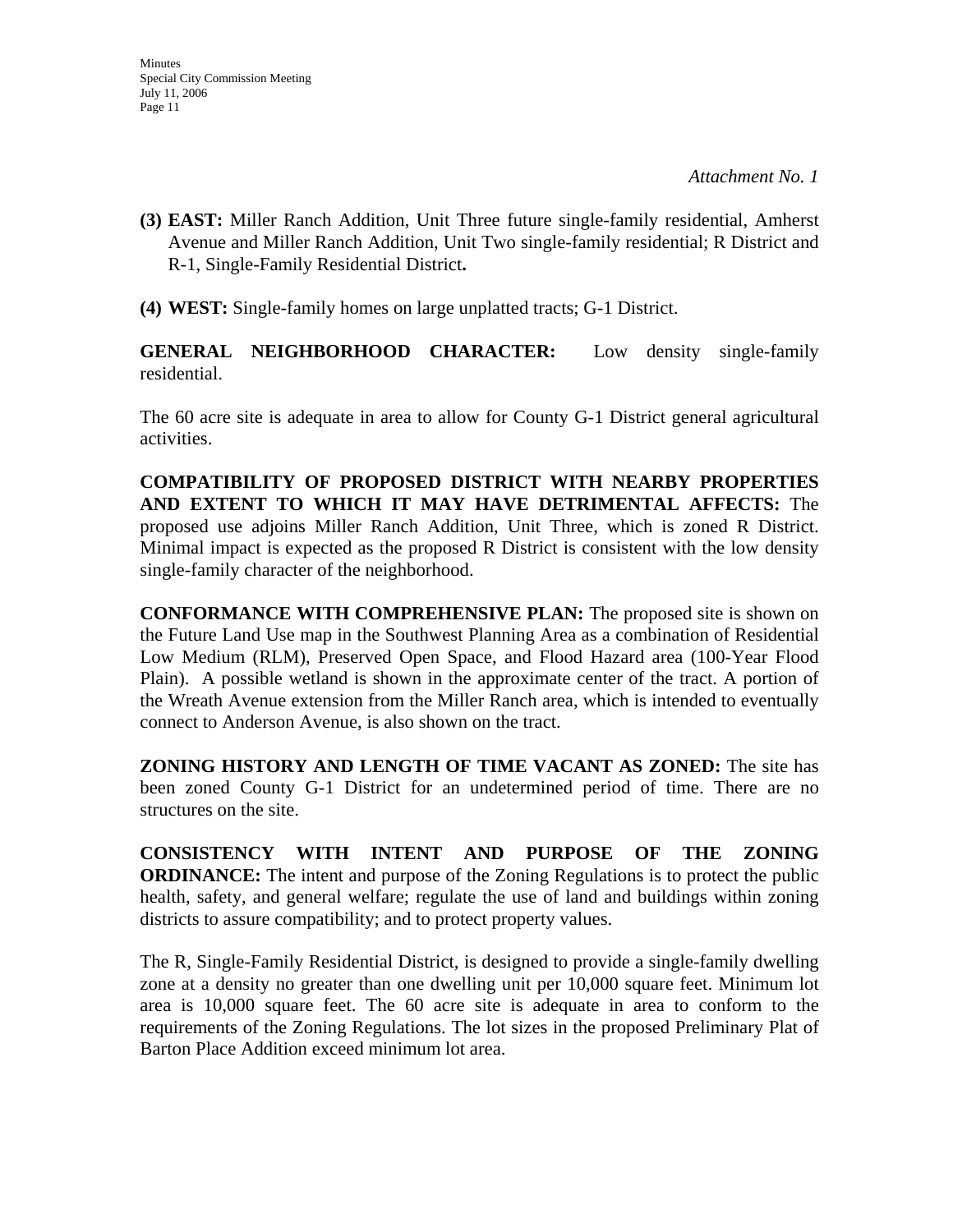**Minutes** Special City Commission Meeting July 11, 2006 Page 12

*Attachment No. 1* 

**RELATIVE GAIN TO THE PUBLIC HEALTH, SAFETY AND WELFARE THAT DENIAL OF THE REQUEST WOULD ACCOMPLISH, COMPARED WITH THE HARDSHIP IMPOSED UPON THE APPLICANT:** There appears to be no gain to the public that denial would accomplish. It may be a hardship to the applicant if the rezoning is denied.

**ADEQUACY OF PUBLIC FACILITIES AND SERVICES:** Adequate streets, sanitary sewer and water are, or will be available, to serve the site. Street connections from future Hemlock Avenue and Silverleaf Drive in Miller Ranch Addition, Unit Three, will be extended in the near future for access.

**OTHER APPLICABLE FACTORS:** The proposed Preliminary Plat of Barton Place Addition is scheduled for the June 19, 2006, Manhattan Urban Area Planning Board. Approval of the plat is subject to the requirements of the Manhattan Urban Area Subdivision Regulations.

#### **STAFF COMMENTS:**

City Administration recommends approval of the proposed rezoning of Barton Place Addition from County G-1, General Agricultural District, to R, Single-Family Residential District.

## **ALTERNATIVES:**

- 1. Recommend approval of the proposed rezoning of Barton Place Addition from County G-1, General Agricultural District, to R, Single-Family Residential District, stating the basis for such recommendation.
- 2. Recommend denial of the proposed rezoning, stating the specific reasons for denial.
- 3. Table the proposed rezoning to a specific date, for specifically stated reasons.

## **POSSIBLE MOTION:**

The Manhattan Urban Area Planning Board recommends approval of the proposed rezoning of Barton Place Addition from County G-1, General Agricultural District, to R, Single-Family Residential District, based on the findings in the Staff Report.

**PREPARED BY:** Steve Zilkie, AICP, Senior Planner **DATE:** May 30, 2006 06011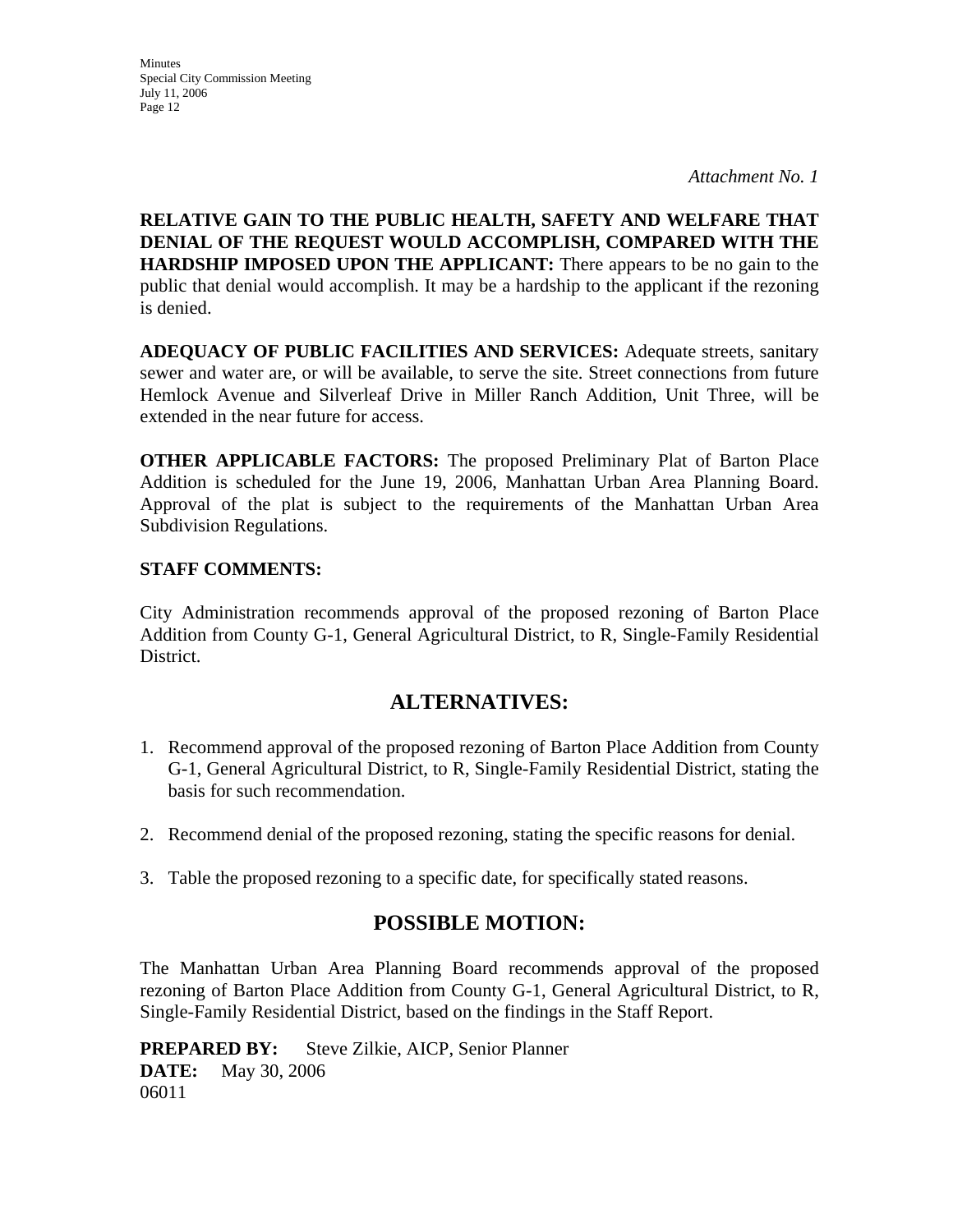#### **STAFF REPORT**

## **ON AN APPLICATION TO REZONE PROPERTY**

**FROM**: I-1, Research Park District.

**TO:** C-1 Restricted Business District.

**APPLICANT:** Kelly Adams for Kel-Ter Real Estate holdings LLC.

**ADDRESS:** 205 South Seth Child Road, Manhattan, KS 66502.

**OWNER:** Kansa Development Inc. (Gery Schoenrock).

**ADDRESS:** 901 West 6<sup>th</sup> Street Junction City, KS 66441.

**LOCATION:** 2630 Claflin Road, which is on the northeast corner of Heywood Drive and Claflin Road. The Kansas Wheat Commission has occupied the building since 1984.

**AREA:** approximately 1.01 acres; Lot 5, Foundation Technical Park Addition.

### **DATE OF PUBLIC NOTICE PUBLICATION:** Monday, May 15, 2006

## **DATE OF PUBLIC HEARING: PLANNING BOARD:** Monday, June 5, 2006 **CITY COMMISSION:** Tuesday, June 20, 2006

**EXISTING USE:** Vacant office/research building formerly occupied by the Kansas Wheat Commission.

**PHYSICAL AND ENVIRONMENTAL CHARACTERISTICS:** A developed site with a one story limestone building, landscaped yard, off street parking, and curb cut off Heywood Drive. Lot 5 is a corner lot with access prohibited off Claflin Road. An existing driveway off Heywood Drive provides access to an existing parking lot on the north side of the site.

### **SURROUNDING LAND USE AND ZONING:**

**(1) NORTH:** tennis court and apartments; Planned Unit Development (PUD).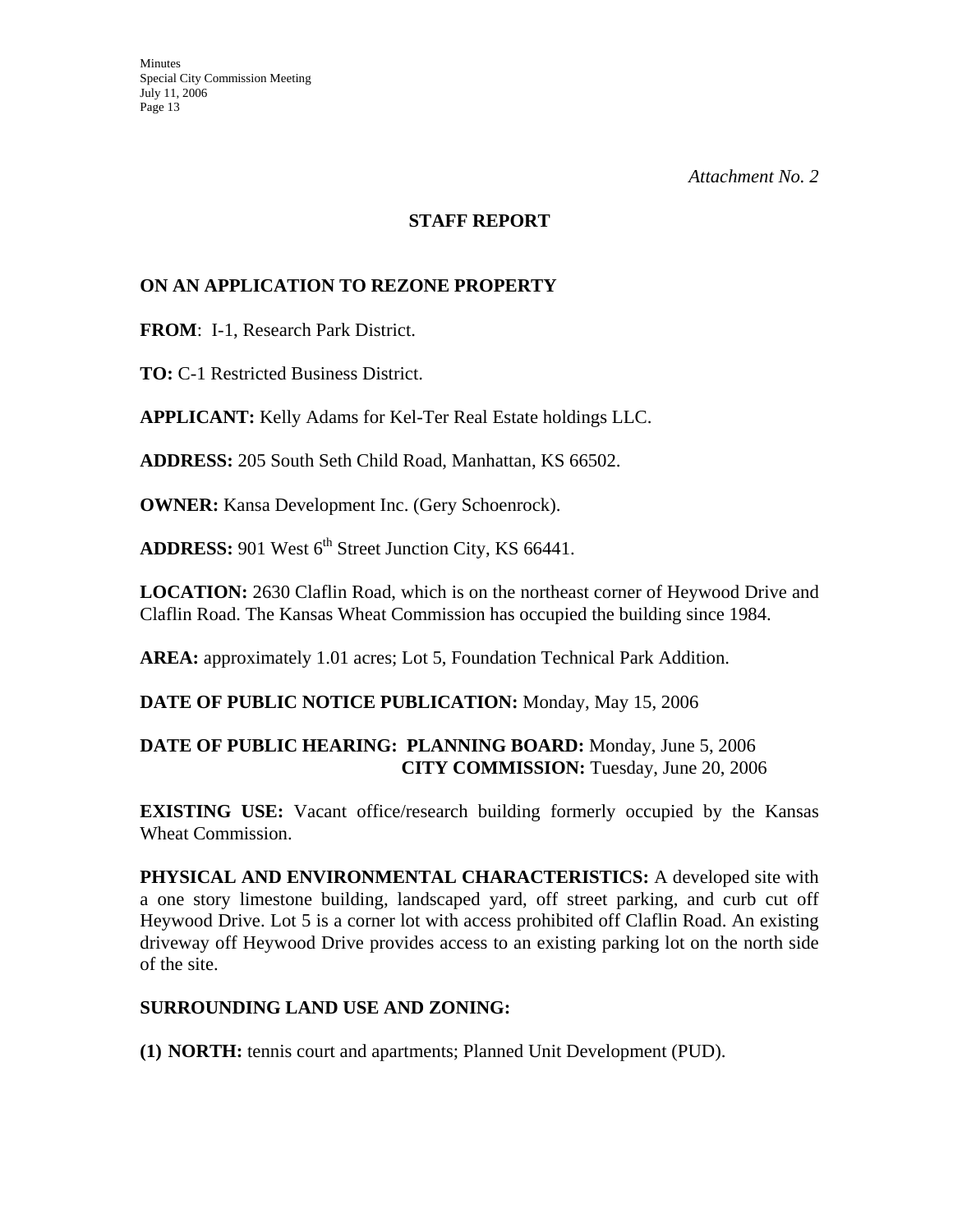- **(2) SOUTH:** single-family and two-family dwelling units, medical and professional offices; R, Single-Family Residential District and C-1 District.
- **(3) EAST:** KSU forestry facilities, apartment buildings, bank; U, University District, and PUD.
- **(4) WEST:** apartment buildings; PUD.

**GENERAL NEIGHBORHOOD CHARACTER:** The site is on the north side of a major street corridor, Claflin Road. Within the corridor between College Avenue and Browning Avenue, the dominate use is multiple-family residential apartment buildings and a KSU forestry service site. A bank is located on the northwest corner of Claflin Road and College Avenue. Professional office and retail commercial are the majority use on the south side of the street, with low density residential dwellings to the immediate south of the site.

**SUITABILITY OF SITE FOR USES UNDER CURRENT ZONING:** The permitted use of the I-1 District is Research Facilities. Group day care centers are a conditional use in the I-1 District. Minimum district size is 10 acres. Minimum lot size is one-half acre. The site is suitable for a small scale research facility or group day care center.

Research Facility is a defined in the Manhattan Zoning Regulations and means, "Facilities engaged in scientific research, investigation, testing, experimentation and prototype production."

Group Day Care Center is defined in the Manhattan Zoning Regulations and means, "A facility which is primarily designed, intended, or used for the providing of care for seven (7) or more children, for part or all of a day, away from the home of the parent or legal guardian." The Manhattan Board of Zoning Appeals considers Group Day Care Centers after a public hearing, and approves, approves with conditions, or denies requests, based on adopted standards.

**COMPATIBILITY OF PROPOSED DISTRICT WITH NEARBY PROPERTIES AND EXTENT TO WHICH IT MAY HAVE DETRIMENTAL AFFECTS:** The C-1 District is intended to be compatible with residential districts. The site adjoins a residential PUD and a large KSU service activity. Any increase in light, noise and traffic would be consistent with the character of the Claflin Road corridor.

**CONFORMANCE WITH COMPREHENSIVE PLAN:** The proposed site is shown on the Future Land Use map in the Northwest Planning Area as Residential Medium High Density (RMH).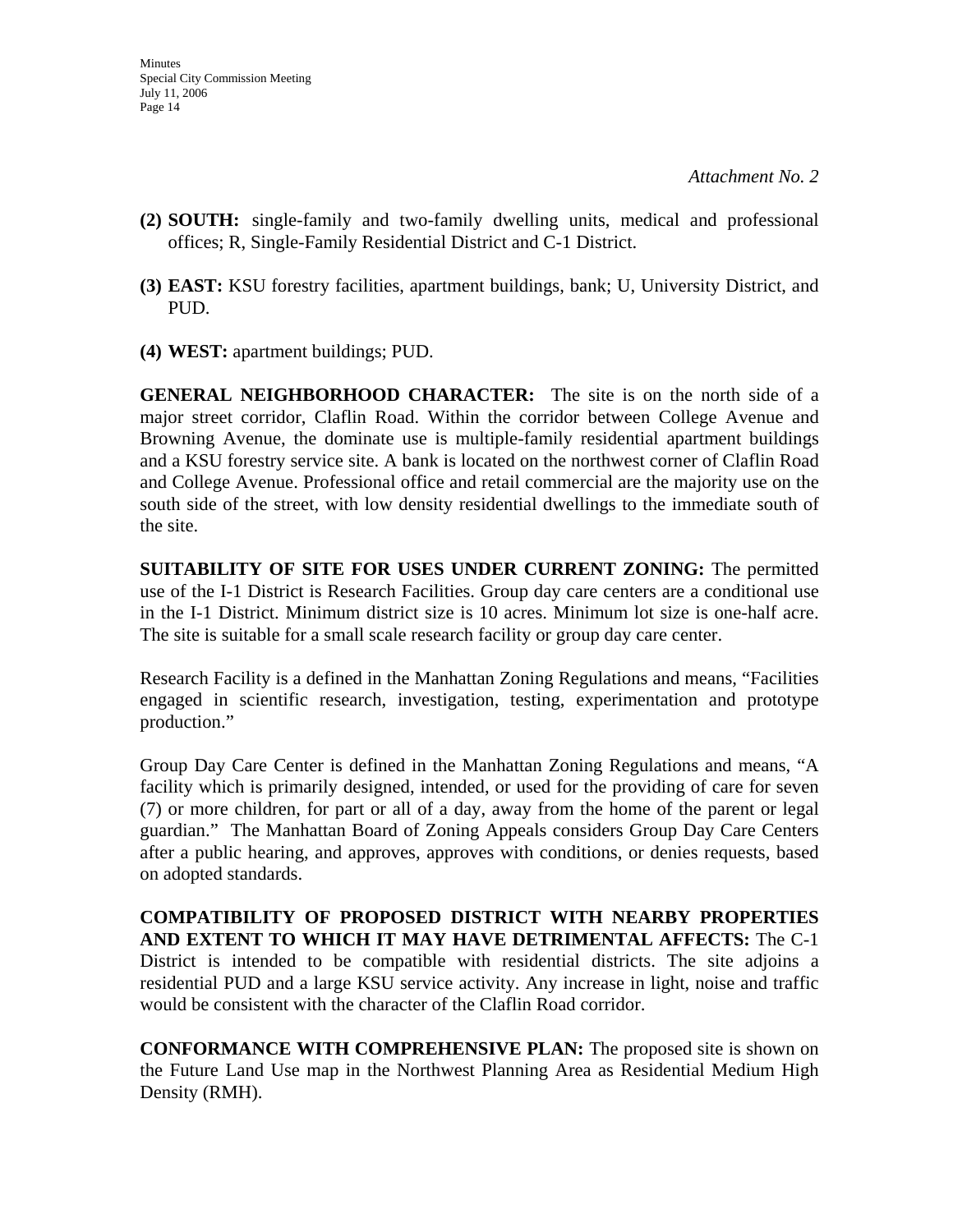**Minutes** Special City Commission Meeting July 11, 2006 Page 15

*Attachment No. 2* 

**ZONING HISTORY AND LENGTH OF TIME VACANT AS ZONED:** The site was annexed in 1972. Lot 5 is the remaining lot of the original Foundation Technical Park, the majority of which was rezoned for the Georgetown Apartment PUD and the Williamsburg Residential PUD. The Kansas Wheat Commission building was constructed in 1983-1984.

## Zoning

1972-1984: R District; R District/UO, University Overlay District; and, Residential PUD. 1984-Present: I-1 District.

**CONSISTENCY WITH INTENT AND PURPOSE OF THE ZONING ORDINANCE:** The intent and purpose of the Zoning Regulations is to protect the public health, safety, and general welfare; regulate the use of land and buildings within zoning districts to assure compatibility; and to protect property values.

The C-1, Restricted Business District, is designed to provide for non-retail commercial, and business and professional activities adjacent to arterial and collector streets. The district is intended to be compatible with adjacent residential districts. Claflin Road is designated a collector street. The site is in close proximity to multiple-family apartment buildings and single-family and two-family residential uses, which are separated from the site by Claflin Road. Minimum lot size in the C-1 District is 15,000 square feet. The site is 1.01 acres in area.

**RELATIVE GAIN TO THE PUBLIC HEALTH, SAFETY AND WELFARE THAT DENIAL OF THE REQUEST WOULD ACCOMPLISH, COMPARED WITH THE HARDSHIP IMPOSED UPON THE APPLICANT:** There appears to be no gain to the public that denial would accomplish. It may be a hardship to the applicant if the rezoning is denied.

**ADEQUACY OF PUBLIC FACILITIES AND SERVICES:** Adequate streets, sanitary sewer and water are available to serve the site.

## **OTHER APPLICABLE FACTORS:** None.

**STAFF COMMENTS:** Given the character of the neighborhood along Claflin Road, the existing use of the building, and the intent of the C-1 District, City Administration recommends approval of the proposed rezoning of Lot 5, Foundation Technical Park Addition from I-1, Research Park District, to C-1, Restricted Business District.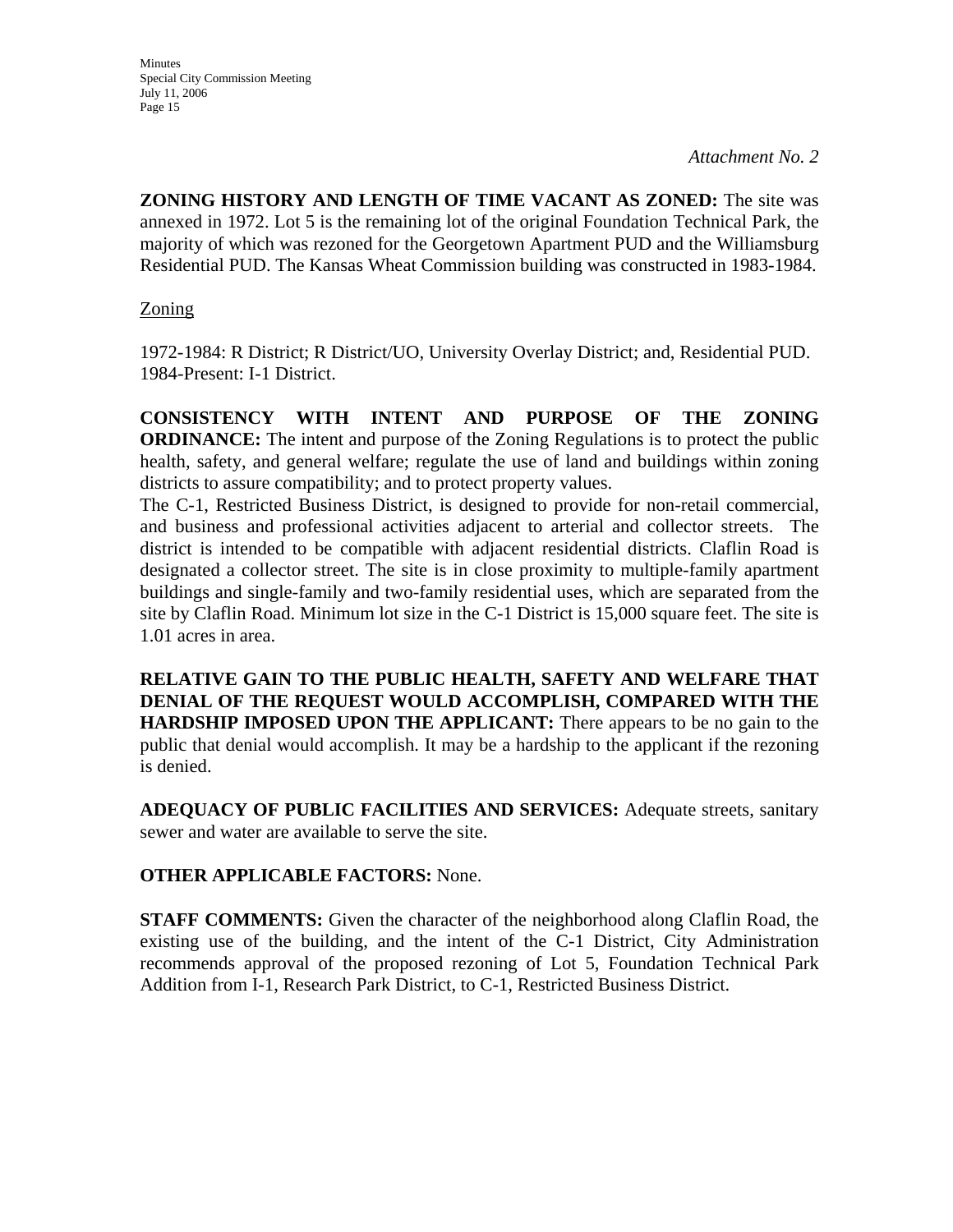## **ALTERNATIVES:**

- 1. Recommend approval of the proposed rezoning of Lot 5, Foundation Technical Park Addition from I-1, Research Park District, to C-1, Restricted Business District, stating the basis for such recommendation.
- 2. Recommend denial of the proposed rezoning, stating the specific reasons for denial.
- 3. Table the proposed rezoning to a specific date, for specifically stated reasons.

## **POSSIBLE MOTION:**

The Manhattan Urban Area Planning Board recommends approval of the proposed rezoning of Lot 5, Foundation Technical Park Addition from I-1, Research Park District, to C-1, Restricted Business District, based on the findings in the Staff Report.

**PREPARED BY:** Steve Zilkie, AICP, Senior Planner

**DATE:** May 30, 2006

06010